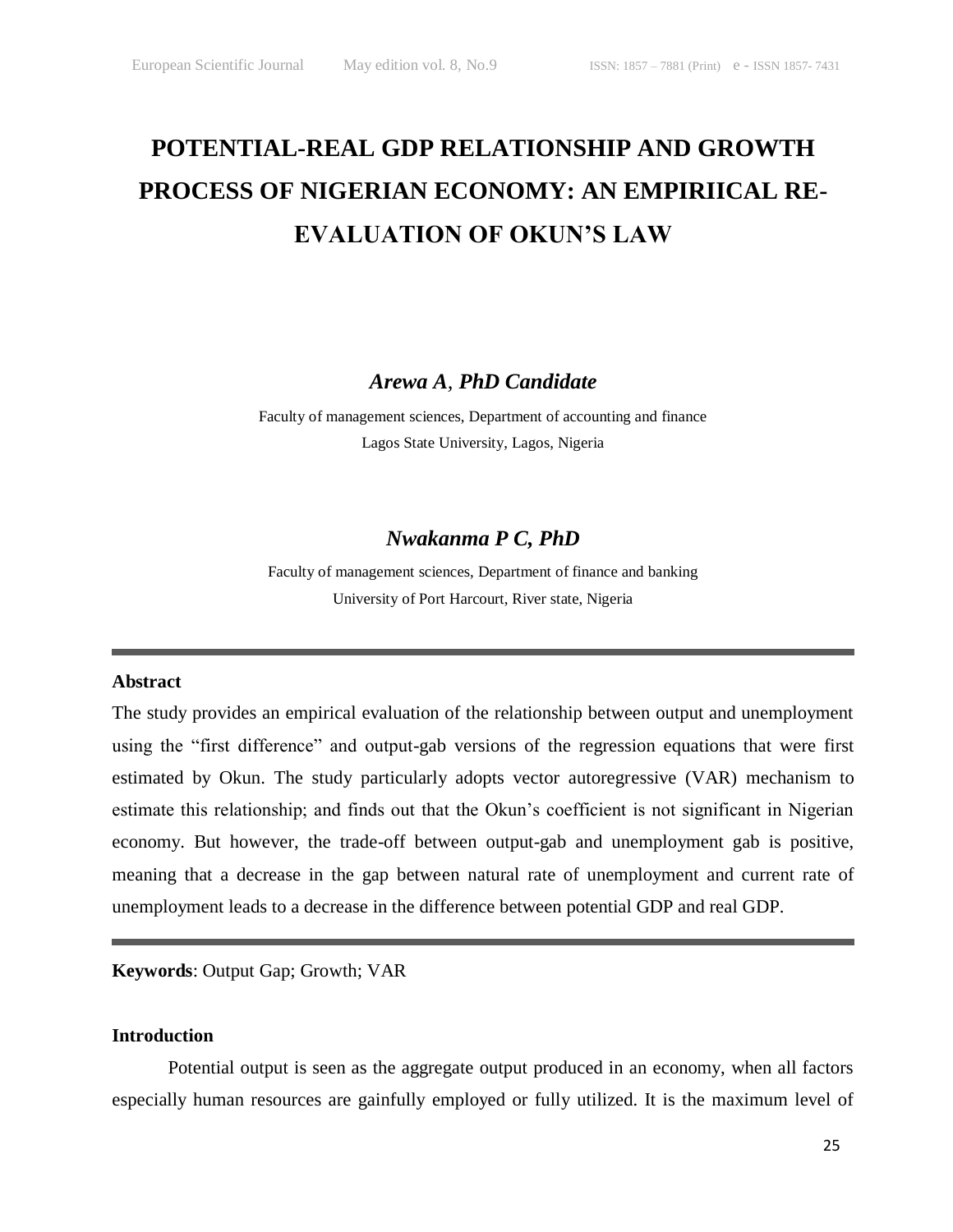durably sustainable production, without tension in the economy, and more precisely without acceleration of inflation (Dominique, Gian & Fabio, 2003). Conversely, real output is the national output produced when some units of factors still remained virtually unemployed. Thus, the gap between the potential GDP and real GDP spreads out the variations in unemployment which are in turn inversely related to changes in output. This relationship was first recognized and empirically estimated by Okun (1962), which is now commonly called Okun's Hypothesis. This hypothesis is based on the premise that 1 percentage point increase in employment lead to 3 percentage points fall in output.

However, Samuelson and Nordhaus, (1995) have debunked the claims of Okun when they carried out a study on the relationship between output and unemployment, and discovered that the variations between the two components is 2 to1 percent, but their study still justifies the inverse relationship between output gab and unemployment. In view of this, it means that Okun's hypothesis remains significantly valid in the context of output gab-unemployment relationship. The inverse relationship between output gab and unemployment is an essential tool often employed when analyzing any macro economy model because aggregate supply curve is derived by combining Okun's hypothesis and the Phillip's curve to make inferences which are very important to policy makers. This is particularly so, since they are interested in knowing the level of national output that is required to reduced unemployment by 1 percentage point. Therefore, in the process of growth, the movement between output gab and unemployment gives an indication for better policy making and implementation of monetary/ fiscal policies to adjust the economy appropriately.

The study is a fresh attempt carried out to estimate Okun's coefficient for Nigerian economy and to test the validity of Okun's Hypothesis with the aim of making recommendations to macroeconomic policy makers. To achieve these, the study is structured into 6 sections: section (1) deals with introduction; section (2) gives the literature review; section (3) discusses methodology and data; while analysis of results, conclusion and recommendations are presented in sections (4), (5), and (6) respectively.

## **1.1 Brief review of literature**

Sheehan and Zahn (1980) investigated the variability of Okun's coefficient and found out that the changes in labour productivity and in weekly average hours are the two significant factors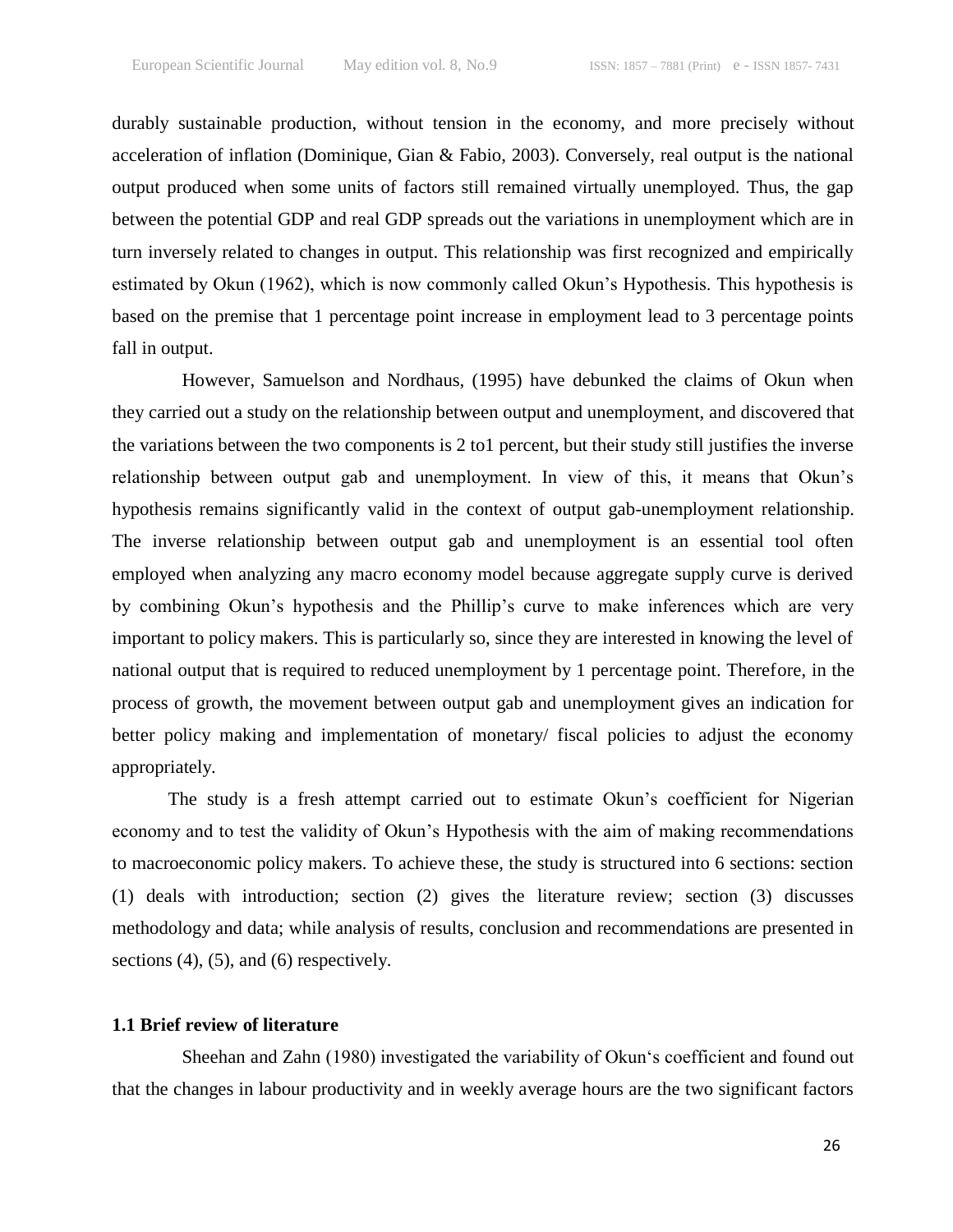causing this variability. Prachowny (1993) revaluated the estimates of Okun's law for U.S. economy and discovered that one percentage point decline in unemployment rate is accompanied by 2/3 percentage rise in output. He further revealed that ineffect of changes in weekly work hours had independent influence on output gap. Weber (1997) posited Okun's law as a relationship between output gap and unemployment in a business cycle. Nourzad and Almaghrbi (1996) observed that exclusion of expectations in the Okun's model undervalue the relationship between output growth and fall in unemployment. Attfield and Silverstone (1998) estimated the long run relationship between output and unemployment gaps using the cointegration methodology and discoved that the approximate value of Okun's coefficient was -2.25 for the U.S. economy.

Freeman (2000) classified Okun's law "a rule of thumb" which provides rough guideline to policy makers with regards to the relationship between output changes and unemployment changes. Söegner and Stiassny (2002 )empirically tested Okun‗s law and found an inverse tradeoff between the unemployment rate and the real output (GDP). Apergis and Rezitis (2003) estimated Okun's coefficient for some regional areas of Greece for the period 1960-1997. Their analysis revealed no differences in the region except for Epirus and North Aegean Islands. Further, it was noted that Okun's coefficient underwent substantial changes in 1981. For the later period unemployment became less responsive to output changes in all the regional areas. *Aoki and Yoshikawa* (2003) found that the magnitude of the relationship between unemployment and GDP is larger than Okun's original estimates if the average GDP rises. Stockhammer (2004) analyzed alternative regimes of profit-led demand and wage-led demand leading to growth by closing the model with Okun's law. He discovered that under profit led regime short run and long run equilibrium rates of unemployment were stable. None the less, under wage led demand regime there was no possibility of long run equilibrium rate of unemployment.

Silvapulle, Moosa and Silvapulle (2004) observed that there had been an asymmetric relationship between output and unemployment. They used a dynamic model which permitted asymmetry in the relationship between unemployment and output to explain the Okun's coefficient. Perman and Tavera (2007) tested for the presence of convergence of the Okun's Law coefficient (OLC) among several alternative groups of European economies. They used a testing procedure suggested by Evans in order to investigate the convergence or non – convergence of the OLC in several groups of European countries by examining how the cross –country variance of the OLC evolves over time in these groups. A hypothesis of medium – term convergence of the OLC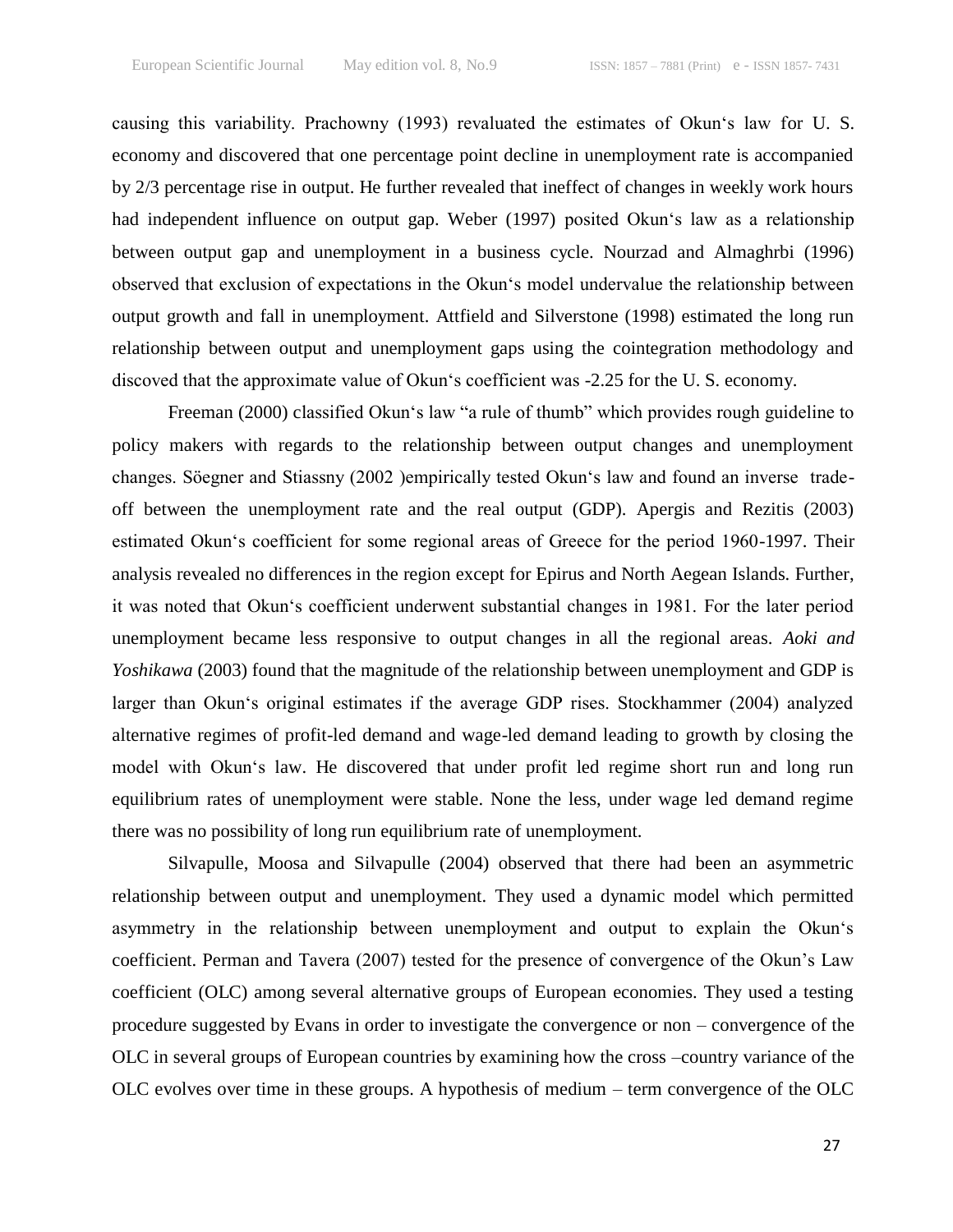is rejected for most of the European country groups examined. Villaverde and Maza (2008) analyzed Okun's law for Spanish regions using data for the period 1980-2004. The results verified the existence of Okun's law for most of the regions and for the economy as a whole. However, the magnitude of Okun's coefficient differed for various regions due to regional productivity differentials.

Geidenhuys and Marinkov (2007) tried to give answer to the question if unemployment responds to changes in output in South Africa. For this reason, they estimated the relationship between economic activity and unemployment rate. The results indicated the presence of an Okun's law relationship in South Africa over the period 1970 -2005 with more evidence in favour of asymmetries during recessions.

Noor, Nor and Judhiana (2007) examined whether there exist an Okun – type relationship between output and unemployment in the Malaysian economy. The empirical results show that there was an inverse relationship between output and unemployment.

Malley and Molana (2008) demonstrated that labour productivity is affected by imperfections of goods and labour markets. Their estimates of threshold unemployment, which separates "high-effort" and "low-effort" states, are positive for G7 countries except Germany which tended to be persistently in the former state. Ho-Chuan Huang and Shu-Chin Lin (2008), motivated by a simple theoretical model, proposed the Bayesian approach for estimating Okun's coefficients using U.S. quarterly data from 1948: Q1 to 2006: Q1. The results showed that there is overwhelming evidence in favor of smooth –time – varying Okun's law which is positively related to productivity trend. Also their results indicated that the commonly – used Okun's law coefficient can lead to inappropriate results.

Turturean (2008) based on the inflation rate and unemployment rate registered in Romania for the period 1993 – 2004, examined how to show Okun's Law. Results consisted of two distinct models explaining the dependency between the GDP's growth rate and unemployment rate's growth and vice versa. This shows that in the case of Romania there was no two – way relationship using the same model, the direct and mutual dependencies between growths of unemployment rate and the growth rate of GDP's as shown in the original formulation of Okun's Law. Pierdzioch, Ruike and Stadtmann (2009) used data covering the period 1989-2007 for G7 countries test relevance of Okun's law to professional economist's forecasts of output growth and unemployment. Their results confirmed the consistency between Okun's law and professional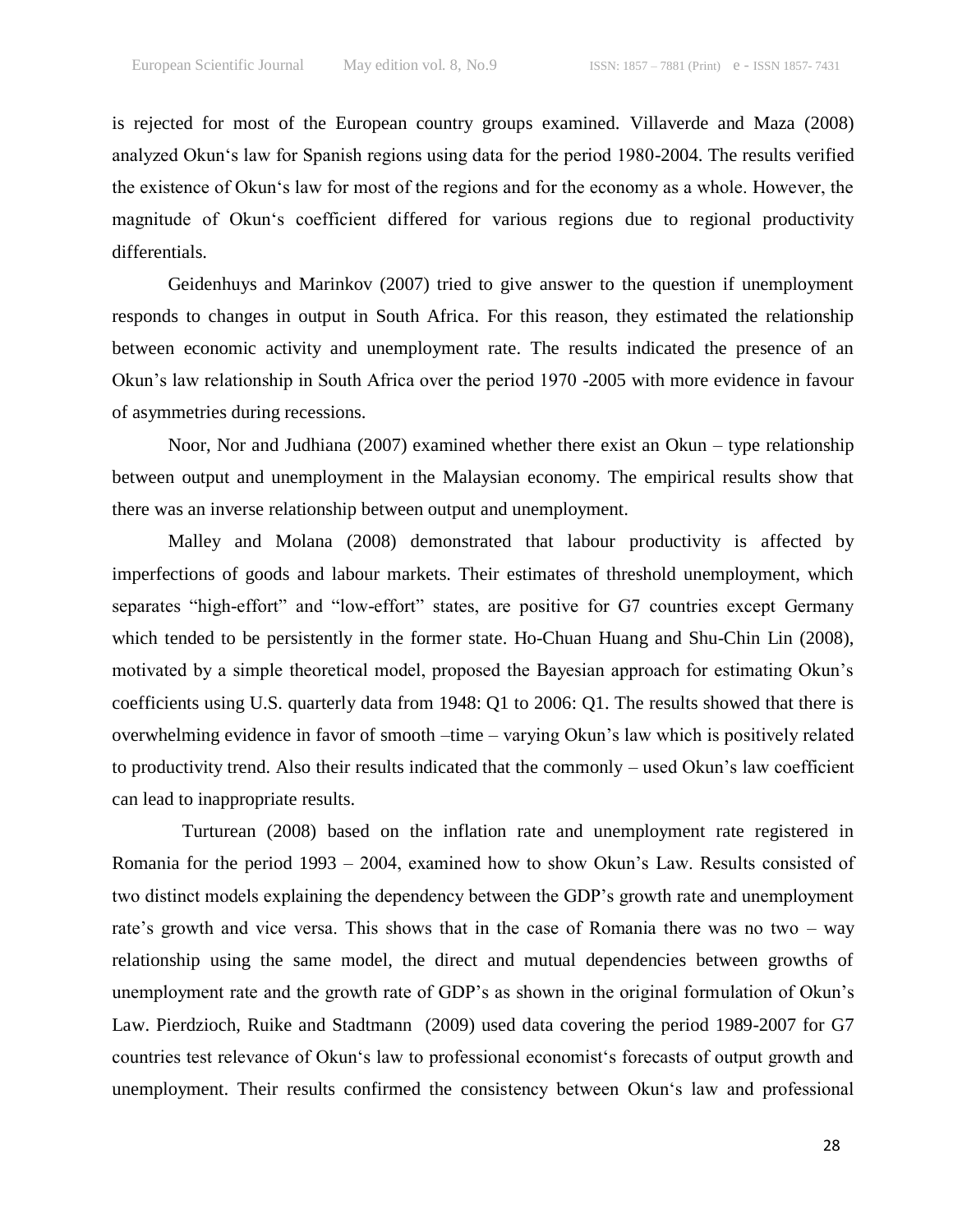economists' forecasts of changes in unemployment rate and the real output growth rate. They also found a direct relationship between magnitude of unemployment and the size of the output gap. In a nut-shell, literature reveals that Okun's law has been revisited in several countries where the disparity between real output and unemployment is alarming. Therefore, it is imperative to test for the empirical validity of this law in Nigeria where this disparity is even more alarming.

# **2.1 Model specification and description of variables**

The study employs the regression equations that were first estimated by (Okun 1970). He suggested two classes of specifications: the "gab" model and "first- difference" model; which are expressed as follows

1) G – G(-1) = λ<sup>0</sup> + λ1[UE – UE(-1)] + µ …………… [First difference model]

2)  $G - G = P_0 + P_1$  [UE – UE] + ε ……………... [gab model]

Where: G is the real output rate

 $G<sub>(-1)</sub>$  is the lag of real output growth UE is the unemployment rate  $UE_{(-1)}$  is the lag of unemployment rate  $G$  is the potential output growth rate UE is the natural rate of employment  $\lambda_0$ ,  $\lambda_1$ ,  $P_0$ ,  $P_1$  are the regression parameters µ, ε are the error terms.

# Note:

Potential real  $GDP =$  natural employment rate  $X$  actual real  $GDP$  actual employment rate Actual employment rate (in  $\%$ ) = [100\% - current unemployment rate] Natural employment rate (in %) =  $[100%$  - natural unemployment rate] Unemployment rate = unemployed people total workforce population

Natural rate of unemployment = total workforce-employed population  $X$  100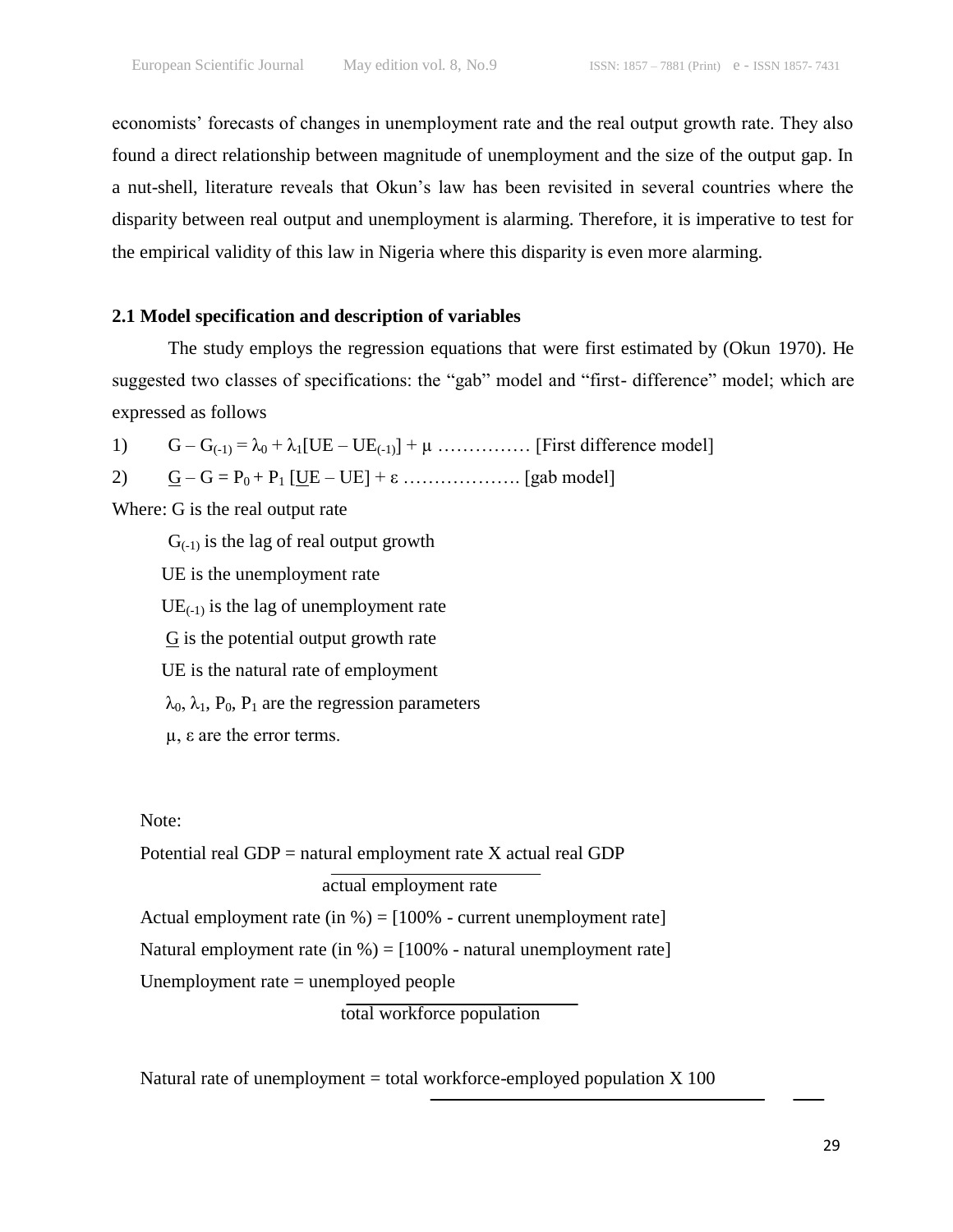#### Total workforce 1

Workforce = employed population of unemployed population.

3.2 Sources of Data: the formulae above were used to compute data on potential real GDP rate and natural rate of unemployment while unemployment rate, real GDP growth rate are readily published data which were sourced from the publication of Nation Beraeu of Statistic to cover a period of thirty-one years ranging from 1981 to 2011.

# **3.1 Empirical results**

# 3.1 Unit Root Test

Our empirical findings begin with the test for the stationary of thee specified variables. The Augumented Dickey Fuller (ADF) [1981] test was adopted to test the stationarity of potential real output growth rates and, natural-current employment rates. The results obtained are reported on table 4.1

| The Difference Version | The Output Version |           |         |         |            |             |           |         |         |
|------------------------|--------------------|-----------|---------|---------|------------|-------------|-----------|---------|---------|
| Variables series       | ADF                | Machinnon |         | Critica | Variables  | <b>ADF</b>  | Machinnon |         | Critica |
|                        | <b>Stat</b>        | value     |         |         | series     | <b>Stat</b> | Value     |         |         |
|                        |                    | 1%        | 5%      | 10%     |            |             | 1%        | 5%      | 10%     |
| $G - G_{(-1)}$         | $-6.88$            | $-4.30$   | $-3.57$ | $-3.22$ | $G - G$    | $-4.41$     | $-4.30$   | $-3.57$ | $-3.22$ |
| $D[G - G_{(-1)}]$      | $-10.76$           | $-4.31$   | $-3.57$ | $-3.22$ | $D(G - G)$ | $-7.89$     | $-4.31$   | $-3.57$ | $-3.22$ |
| $UE - UE_{(-1)}$       | $-2.95$            | $-2.64$   | $-1.95$ | $-1.61$ | UE – UE    | $-2.38$     | $-4.30$   | $-3.57$ | $-3.22$ |
| $D[UE - UE_{(-1)}]$    | $-5.02$            | $-4.31$   | $-3.57$ | $-3.22$ | $D(UE-UE)$ | $-3.30$     | $-2.64$   | $-1.95$ | $-1.61$ |

Table 4.1 Test for the presence of Unit Root based on ADF Statistics

Source: computed from E-view progamm

The results of the ADF statistics are conducted on the series of the specified variables including intercept and trend as they are reported on table 4.1. We discover that the null hypothesis that there is presence of a unit root is rejected both at levels and at first difference for the "difference version" of the model. This means that the series of the specified variables are stationary. However, the "out-gab" versions of the model show a different result, since, the series of the variables are found to be stationary at different levels. This out rightly led the researcher to estimate the two versions of the model using vector autoregressive (VAR) technique.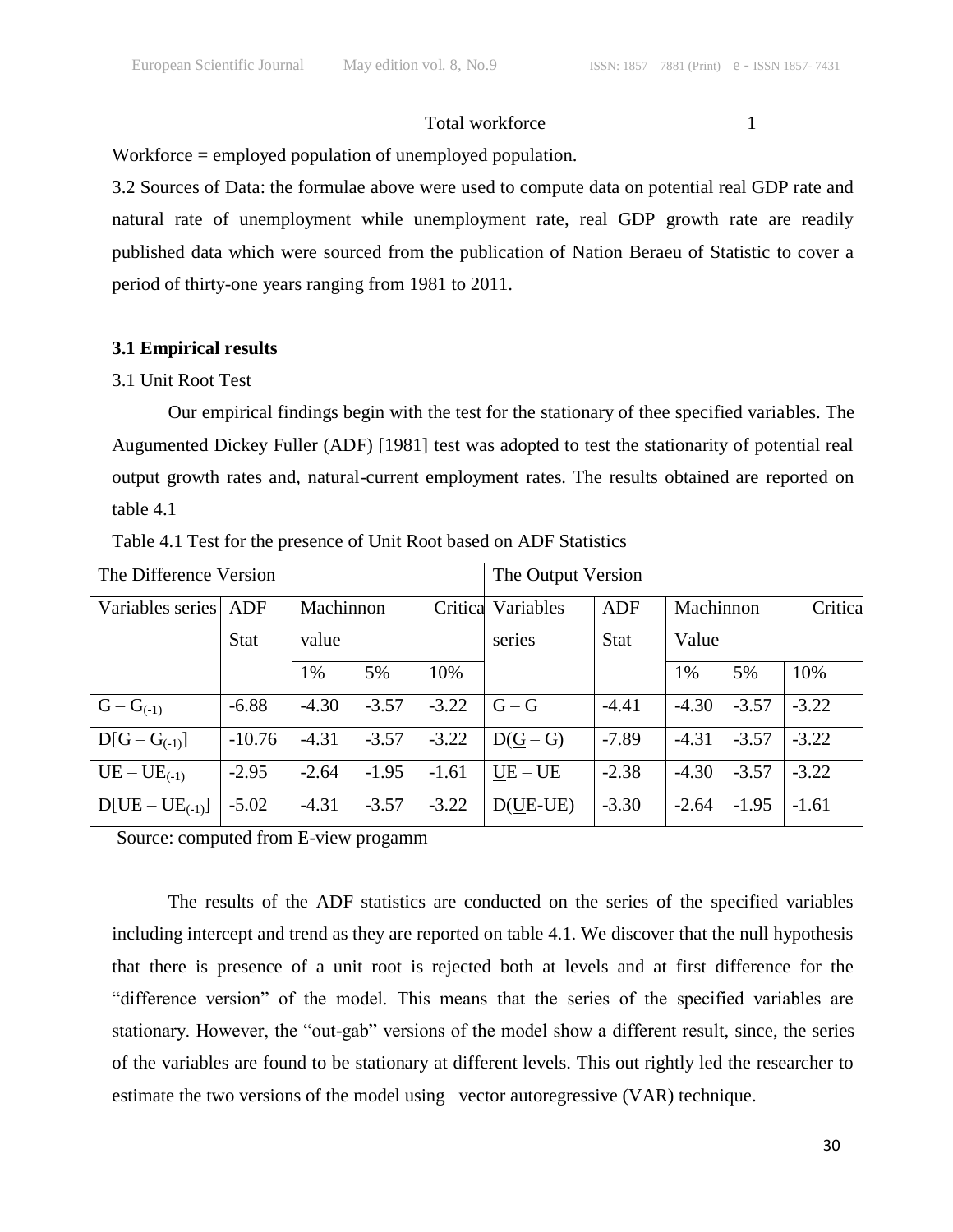# **4.2 The Significance of Okun's Coeffcient**

The study actually utilizes the VAR mechanism to estimate the Okun's coefficient in Nigerian economy. The results obtained are reported on table 4.2

Table 4.2 VAR Output for the two Versions of the Model

| <b>First Difference Version</b> |             | <b>Out-Gap Version</b> |         |             |             |          |        |
|---------------------------------|-------------|------------------------|---------|-------------|-------------|----------|--------|
| Variable                        | Coefficient | Standard               | t-stat  | Variable    | Coefficient | Standard | t-stat |
|                                 |             | error                  |         |             |             | error    |        |
| $D[G - G_{(-1)}]$               | $-0.23$     | 0.19                   | $-1.21$ | $UE$ - $UE$ | 0.26        | 0.64     | 0.39   |
| UE-UE $_{(-1)}$                 | 0.31        | 0.24                   | 1.30    |             |             |          |        |

Source: computed from E-view program

Merely looking at the sign of the coefficients in the two versions- the first difference and the output-gab of the model reveals to us that the difference between the natural rate of unemployment and current rate of unemployment is positively related to the output- gab. This means that the gap between potential GDP and real GDP can be shrunk by reducing unemployment rate to the natural level. The closer the unemployment rate to the natural rate the smaller the gap between potential and real GDP's.

However, the coefficient estimated in the two versions are found to be insignificant at 5% level because the observed t-statistics 1.30 are o.39 are smaller than the critical t-value at 5% which is 2.05 using one-tale test. Thus, the Okun's coefficient is not significant in Nigerian economy. Therefore the Okun's law which states that a 1 percent point increase in unemployment could lead to 3 percent points fall in output is not valid in Nigeria.

# **4.1 Conclusion**

The study provides a precise evaluation of the relationship between output and unemployment using both the "first difference" version and "output-gab" version of the original regression equations that were first estimated by Okun in 1962. The results obtained show that a consistent decrease in the gap between natural rate of unemployment and current rate of unemployment lead to a correspondent but not necessarily proportionate decrease in the between potential GDP and real GDP. However, the Okun's coefficient is found to be insignificant both at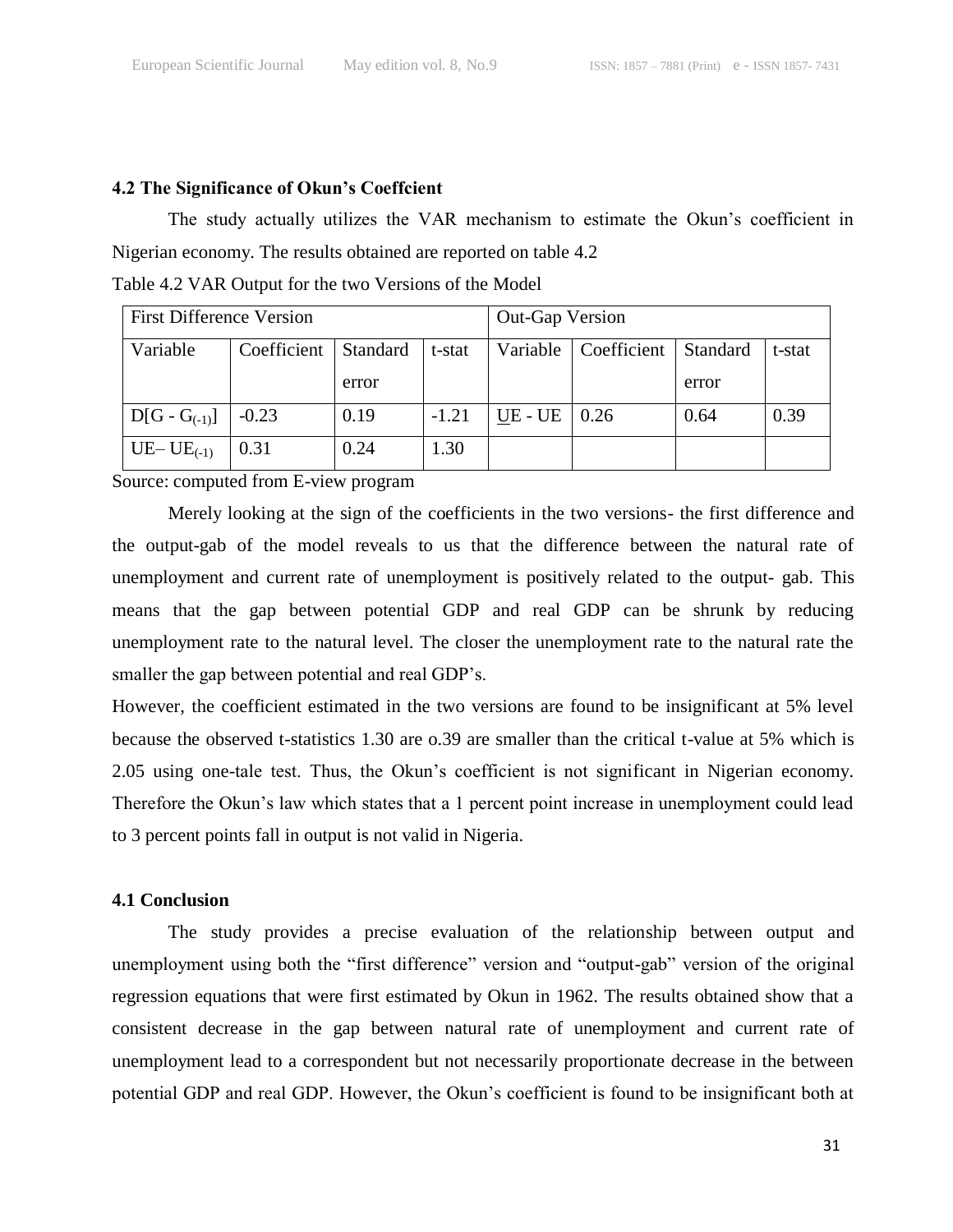the "first difference" and "output-gab" versions of the model. This simply means that the Okun's law is grossly invalid in Nigerian economy.

# **6.1 Recommendations**

The study strictly recommends that the Nigerian government should urgently diversify her resource base; so as to decrease the ever increasing gab between natural unemployment and current unemployment.

Also, the government's debt policy should be tilted towards asset acquisition and capacity building both in the public and private sectors.

Finally, the government should provide enabling grounds for productive minority to operate freely through subsidies, flexible credit facilities and stable, sustainable electricity. If these machineries are put in place the Nigerian economy will spring up and move along the production possibility curve (frontier).

#### **References:**

*Aoki, M and Yoshikawa, H* (2003), ―A New Model of Labor Dynamics: Ultrametrics, Okun's Law, and Transient Dynamics‖, Springer Berlin Heidelberg, Volume 550, 203-219.

Apergis, N. and Rezitis, A. (2003), —An Examination of Okun's Law: Evidence from Regional Areas in Greece‖, *Applied Economics*, 35, 1147–1151.

Attfield, C. L. F. and Silverstone, B. (1998), ―Okun's Law, Cointegration and Gap Variables‖, *Journal of Macroeconomics*, Vol. 20, No. 3, pp. 625-637.

Freeman, D.G. (2000), ―Regional Tests of Okun's Law‖, *International Advances in Economic Research,* VOL. 6, NO. 3, pp. 557-570.

Geidenhuys, J. & Marinkov, M. (2007). Robust estimates of Okun's coefficient for South Africa, Working Paper

Huang Ho-Chuan & Lin Shu-Chin. (2008). Smooth-time-varying Okun's coefficients. *Economic Modelling*, 25,363-375.

Malley, J. and Molana, H. (2008), —Output, unemployment and Okun's law: Some evidence from the G7‖, *Economics Letters,* 101, pp. 113–115.

Nourzad, F and Almaghrbi, Y. (1996), ―Okun's Law and the Fulfillment of Wage and Price Expectations‖, *Journal of Post Keynesian Economics*, Vol. 18, No. 2, pp. 293-308.